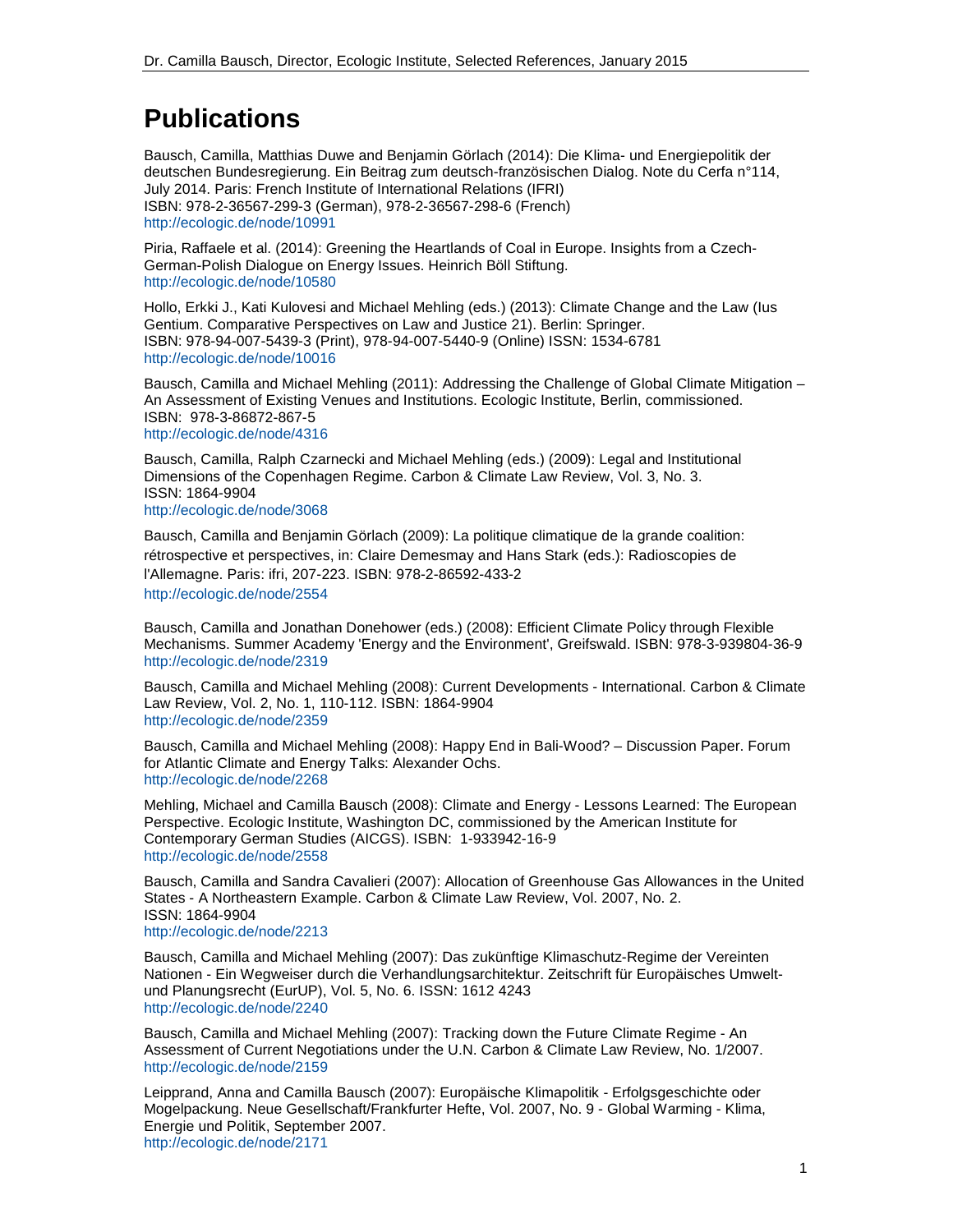Bausch, Camilla und Michael Mehling (2006): 'Alive and Kicking': The First Meeting of the Parties to the Kyoto Protocol. RECIEL - Review of European Community & International Environmental Law, Jg. 15, Heft 2, 193-201. ISSN: 0962 8797 http://ecologic.de/node/1805

Knigge, Markus and Camilla Bausch (2006): Climate Change Policies at the U.S. Subnational Level – Evidence and Implications (Discussion Paper). Ecologic Institute, Berlin. http://ecologic.de/node/1609

Lückge, Helen and Camilla Bausch (2006): Windfall Profits & Wettbewerb in der 2. Handelsperiode. DowJones TradeNews Emissions, Vol. 2006, No. 24, 9-12. http://ecologic.de/node/1899

Bausch, Camilla and Julia Rufin (2005): Ein neues Energierecht - ein weiterer Schritt zur Liberalisierung. Zeitschrift für Umweltrecht, Vol. 2005, No. 10, 471-478. ISSN: 0943-383X http://ecologic.de/node/1546

Rufin, Julia and Camilla Bausch (2005): Parlamentsentwurf für das Zweite Gesetz zur Neuregelung des Energiewirtschaftsrechtes. EWeRK Info, Vol. 2005, No. 29. April, 1-2. ISSN: 1866-8585 http://ecologic.de/node/1433

Bausch, Camilla (2004): Entflechtungsregeln im Stromsektor. Die Vorgaben des Gesetzesentwurfes zum Energiewirtschaftsrecht. Zeitschrift für Neues Energierecht, Vol. 8, No. 4, 332-342. ISSN: 1434-3339 http://ecologic.de/node/1339

Bausch, Camilla (2004): Netznutzungsregeln im liberalisierten Strommarkt der Europäischen Union. Schriftenreihe Institut für Energie- und Wettbewerbsrecht in der Kommunalen Wirtschaft e. V. an der Humboldt-Universität zu Berlin 13. Baden-Baden: Nomos-Verlag. ISBN: 3-8329-0717-3 http://ecologic.de/node/1150

Wilke, Nicole and Camilla Bausch (2004): Paradigmenwechsel in der Energiepolitik. Umwelt (BMU), Vol. 2004, No. 9, 489-491. ISSN: 0343-1460 http://ecologic.de/node/1281

# **Projects**

#### **Training for Lebanese Climate Negotiators 2014**

22 August 2014 to 31 October 2014 Funding: Federal Foreign Office http://ecologic.de/node/11066

**German Perspectives on the Idea of an Integrated Offshore Grid** 

1 August 2013 to 30 September 2014 Funding: European Climate Foundation http://ecologic.de/node/10542

### **Training for Lebanese Negotiators in the International Climate Negotiations 2013**

21 October 2013 to 14 December 2013 Funding: Federal Foreign Office http://ecologic.de/node/10432

### **Support of the Bilateral Cooperation with the USA**

15 April 2012 to 30 November 2013 Funding: Federal Ministry for Environment, Nature Conservation and Nuclear Safety http://ecologic.de/node/7654

### **Trilateral Expert Group on Energy Transformation ("Energiewende")**

1 May 2013 to 30 October 2013 Funding: Heinrich Böll Foundation http://ecologic.de/node/8950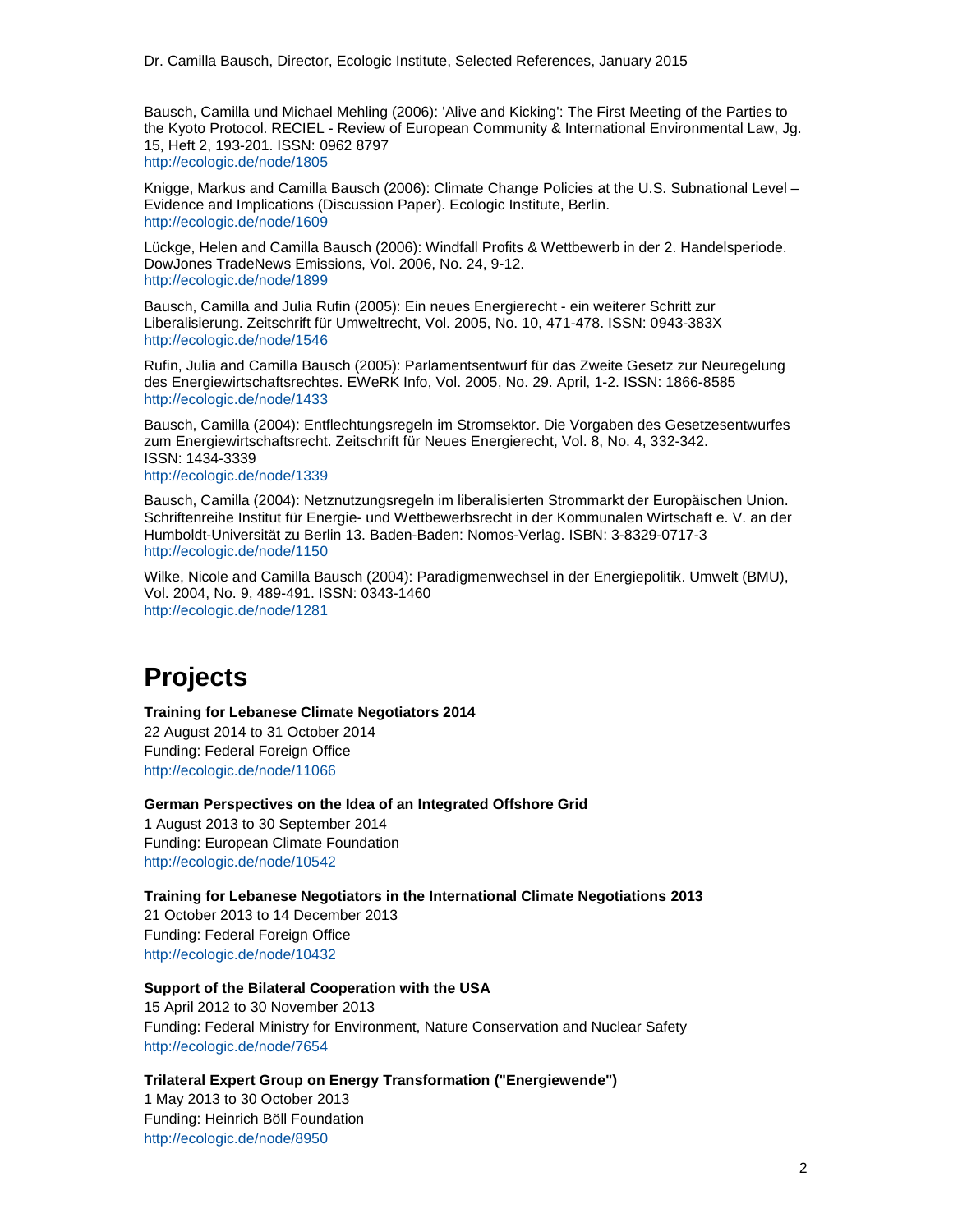### **Experiencing Renewable Energies: powerado-plus**

Duration: 1 April 2009 to 31 December 2011 Funding: Federal Ministry for Environment, Nature Conservation and Nuclear Safety http://ecologic.de/node/2907

## **Legal and Institutional Aspects of the International post-2012 Climate Negotiations**

1 February 2010 to 31 July 2011 Funding: Federal Ministry for Environment, Nature Conservation and Nuclear Safety http://ecologic.de/node/3866

### **Chances and Barriers for Technology Providers in the CDM and JI Markets**

23 August 2010 to 30 June 2011 Funding: Federal Environment Agency, Germany http://ecologic.de/node/3732

### **Analysis of the South African Renewables Initiative (SARi)**

30 August 2010 to 1 December 2010 Funding: KfW Development Bank http://ecologic.de/node/3771

### **Transatlantic Policy Options for Supporting Adaptations in the Marine Arctic (Arctic TRANSFORM)**

Duration: 1 January 2008 to 30 June 2009 Funding: European Commission, Directorate-General for External Relations http://ecologic.de/node/2262

### **Legal Aspects of Climate Protection**

Duration: 1 January 2008 to 31 January 2009 Funding: Federal Ministry for Environment, Nature Conservation and Nuclear Safety http://ecologic.de/node/2270

## **Design of International Climate Policy**

Duration: 1 April 2007 to 31 December 2008 Funding: Federal Ministry for Environment, Nature Conservation and Nuclear Safety http://ecologic.de/node/2089

### **Catalogue of Measures to Address Diffuse Pollution from Agriculture**

Duration: 1 June 2007 to 31 May 2008 Funding: Federal Ministry for Environment, Nature Conservation and Nuclear Safety http://ecologic.de/node/3014

### **Legislative Reforms of the German Energy Law**

Duration: 1 April 2004 to 30 April 2007 Funding: Federal Ministry for Environment, Nature Conservation and Nuclear Safety http://ecologic.de/node/1166

### **Implementation of the emissions trading**

Duration: 1 October 2006 to 31 March 2008 Funding: Federal Environment Agency, Germany http://ecologic.de/node/1939

### **Climate Protection Programme for Developing Countries (CaPP)**

Duration: 1 August 2006 to 31 March 2007 Funding: Deutsche Gesellschaft für technische Zusammenarbeit http://ecologic.de/node/1950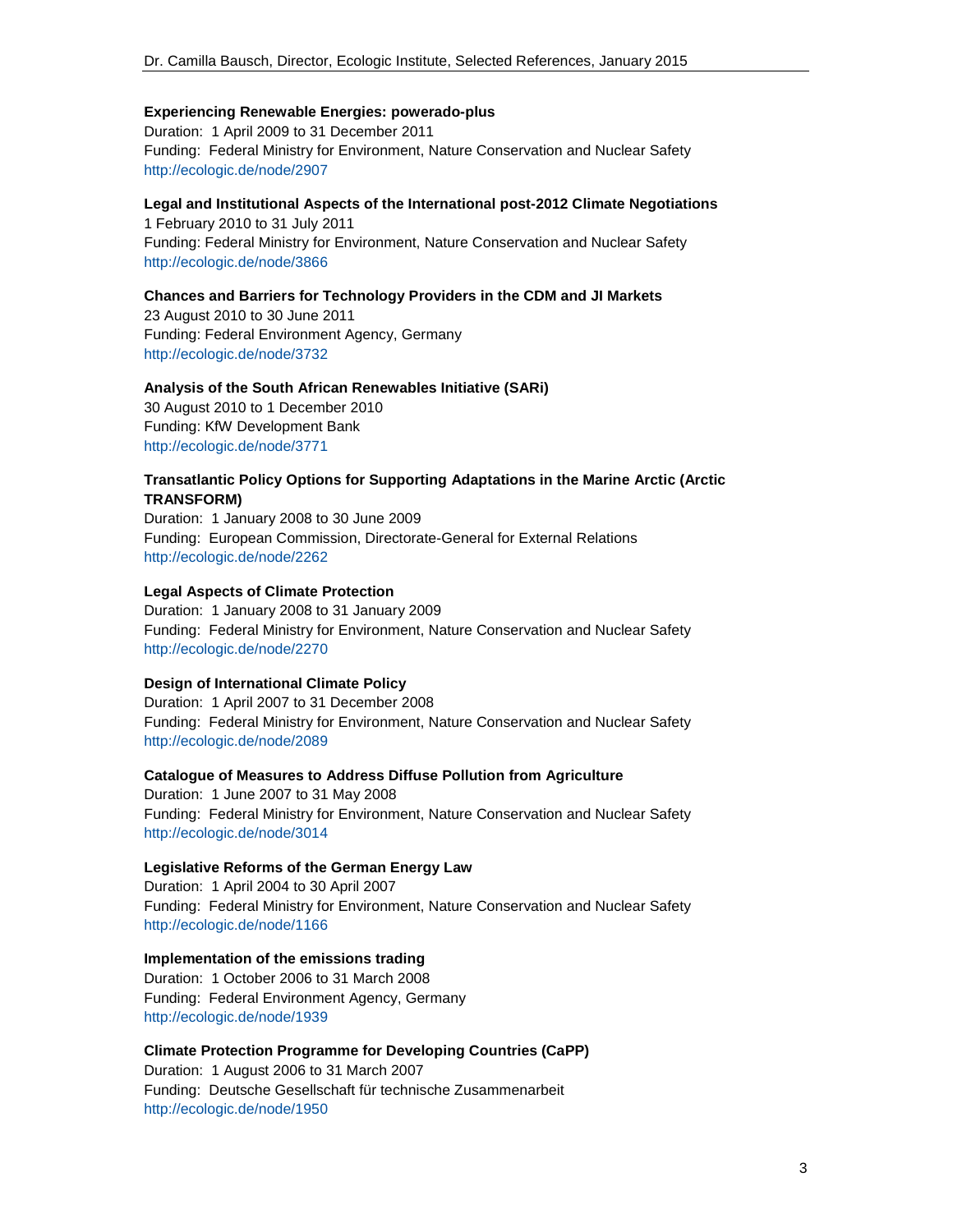**Differentiated integration in the European environmental and energy policy**  Duration: 15 February 2006 to 26 May 2006 Funding: Bertelsmann Stiftung http://ecologic.de/node/1980

**Legal Implementation of the European Directive on Emissions Trading**  Duration: 1 January 2005 to 31 March 2006 Funding: Federal Environment Agency, Germany http://ecologic.de/node/1488

**Nuclear Phase-out and Renewable Energy in Sweden**  Duration: 20 July 2005 to 10 August 2005 Funding: Federal Ministry for Environment, Nature Conservation and Nuclear Safety http://ecologic.de/node/1560

**Renewable Energy Sources Act (EEG) - Register of installations**  Duration: 1 September 2004 to 31 August 2005 Funding: Federal Ministry for Environment, Nature Conservation and Nuclear Safety http://ecologic.de/node/1257

**Legal Framework for a National Emissions Trading Scheme**  Duration: 1 June 2003 to 30 December 2004 Funding: Federal Environment Agency, Germany http://ecologic.de/node/865

# **Presentations**

**From Warsaw to Paris: Negotiating Global Climate Change** From 17 February 2014 to 18 February 2014, Cairo, Egypt Organizer: German Embassy Cairo http://ecologic.de/node/10488

**Members of Congress Discuss German "Energiewende"** 19 February 2013, Berlin Organizer: German Marshall Fund of the United States http://ecologic.de/node/7989

**Outcome of the UN Climate Negotiations in Doha and its Implications for Egypt – Ecologic Institute at the "Cairo Climate Talks"**

27 January 2013, Cairo, Egypt Organizer: Deutsche Gesellschaft für Internationale Zusammenarbeit, Deutschland http://ecologic.de/node/7970

**Green Party Executive Board discusses Climate Protection** 7 January 2013, Lüneburg

Organizer: Bündnis 90/Die Grünen http://ecologic.de/node/7774

**Changing Climate and Energy**  12 December 2012, Berlin

Organizer: Federal Academy of Public Administration http://ecologic.de/node/7675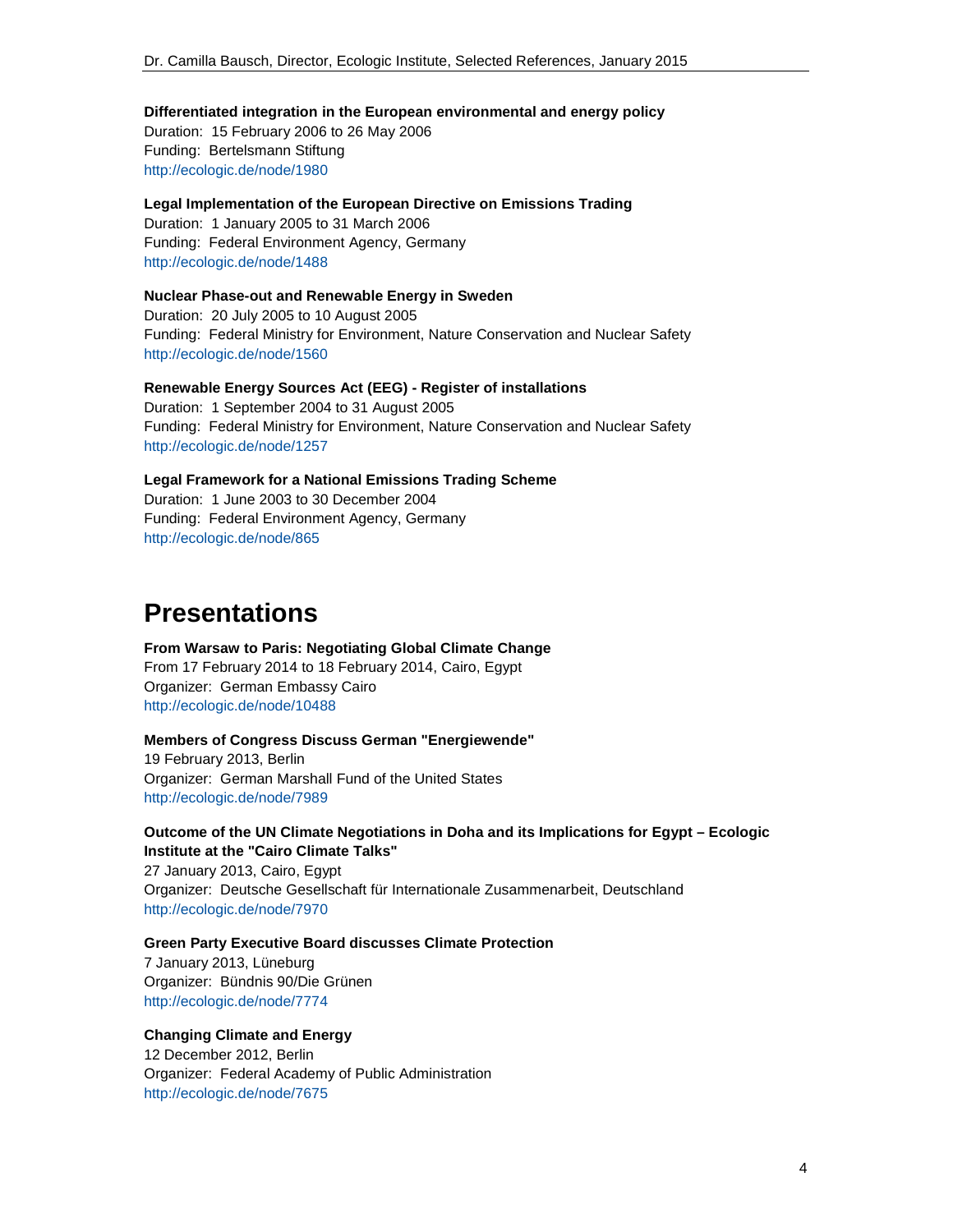# **Outcome of the Climate Change Conference in Durban and its implications for Egypt – Ecologic Institute at the "Cairo Climate Talks"**  20 December 2011, Cairo, Egypt

Organizer: German Academic Exchange Service http://ecologic.de/node/4510

# **Ecuadorian Initiative to Protect Climate and Biodiversity**  26 May 2011, Berlin Organizer: Ecoscholars http://ecologic.de/node/4108

# **The State of International Climate Negotiations After Cancún: Prospects for Progress and Potential Challenges**

24 February 2011, Berlin Organizer: Ecoscholars http://ecologic.de/node/3972

### **Dr. Jonathan Pershing and Dr. Urban Rid discuss global climate policy**

17 February 2011, Berlin Organizer: United States Diplomatic Mission to Germany http://ecologic.de/node/3907

### **The international Climate Negotiations in Copenhagen – Prospects for Climate Protection** 25 November 2009, Kassel

Organizer: Hessian Ministry for the Environment, Energy, Agriculture and Consumer Protection http://ecologic.de/node/3090

### **Current Developments in US American Climate Policy**

16 October 2009, Berlin Organizer: Berlin Seminar on Energy and Climate http://ecologic.de/node/3058

# **Transatlantic Energy Security: An Environmental and/or National Security Issue?**

2 December 2008, Washington DC Organizer: Friedrich Ebert Foundation, Washington and Canada http://ecologic.de/node/2762

**The International Discussion in the Framework of the UN Conventions on Climate Protection and Biological Diversity**  7 May 2007, Berlin Organizer: German Bundestag, CDU/CSU Parliamentary Group http://ecologic.de/node/2031

### **European and International Environmental Policy**

6 June 2006, Berlin Organizer: Federal Ministry for Environment, Nature Conservation and Nuclear Safety http://ecologic.de/node/2683

**European Energy Policy with special emphasis on the European Energy Charta**  16 February 2006, Berlin Organizer: Heinrich Böll Foundation http://ecologic.de/node/1648

### **German Experience with CO2 Data Gathering**

21 August 2005, Irkutsk, Saint Martin (French part) Organizer: Ernst Moritz Arndt University of Greifswald http://ecologic.de/node/1508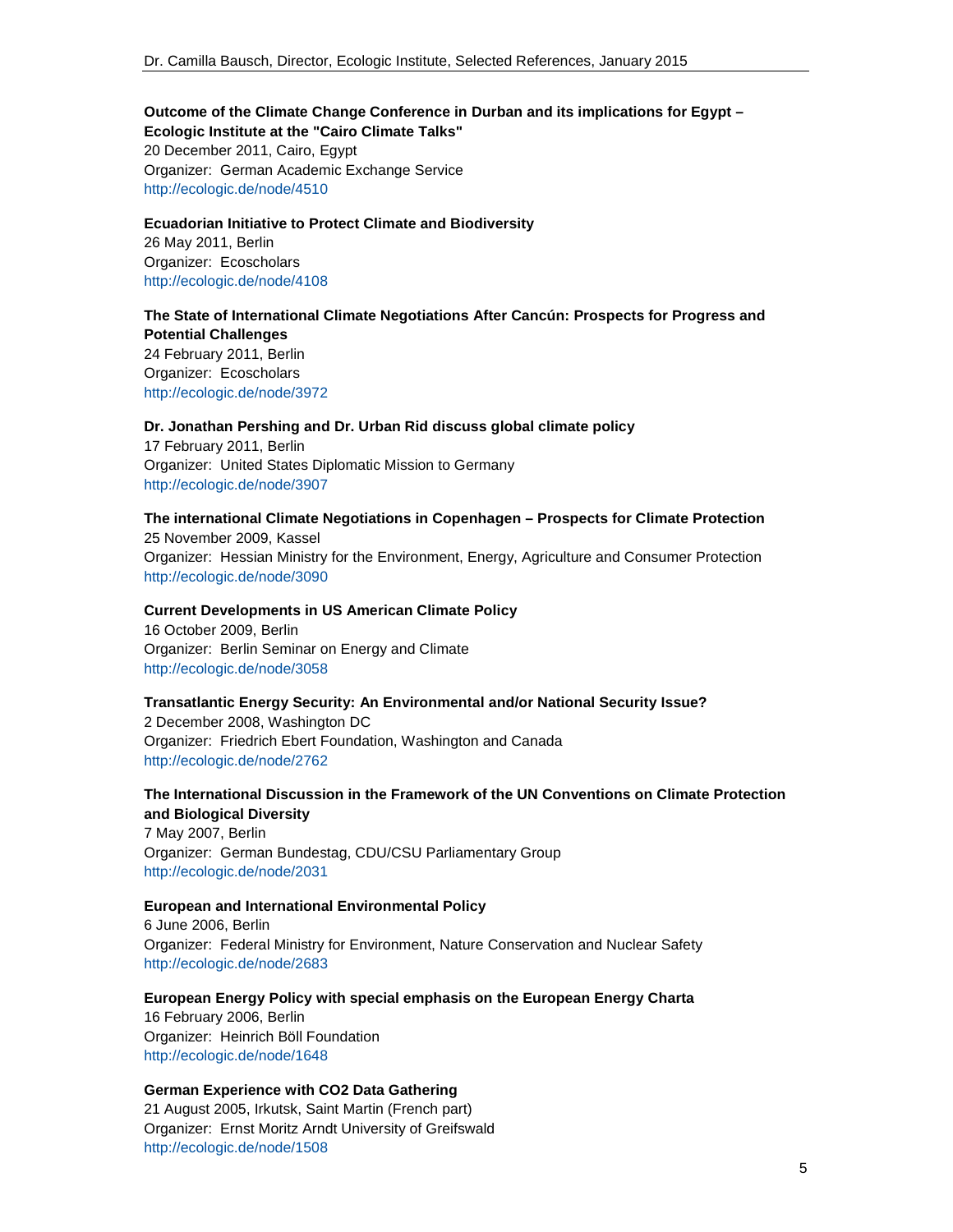# **Events**

**Taking Stock of the UN Climate Talks Towards Paris 2015: Ambition Before and After 2020**  Climate Talk, 15 October 2014, Berlin http://ecologic.de/node/11355

**Training for Lebanese Climate Negotiators 2014**  Workshop, from 24 September 2014 to 25 September 2014, Beirut, Lebanon Funding: Federal Foreign Office http://ecologic.de/node/11380

# **New EU Governance in the Energy Sector - What can be learned from Projects of Common Interest (PCIs)?**

Workshop, 1 July 2014, Berlin Funding: European Climate Foundation http://ecologic.de/node/10996

### **European Union Climate and Energy Policy - Tradeoffs and Synergies**

Workshop, 14 June 2014, Bonn Funding: European Commission, Directorate–General Research http://ecologic.de/node/10826

### **CFCs, Chernobyl, Brundtland, Kyoto, Nagoya: the Influence of Global Themes on Environmental Policy Research in Germany**

Discussion, 12 May 2014, Berlin Funding: Deutsche Bundesstiftung Umwelt http://ecologic.de/node/10561

# **Commission Proposal on Energy Governance and Electricity Infrastructure Measures**  Workshop, 30 April 2014, Berlin Funding: European Climate Foundation http://ecologic.de/node/10610

# **From the National to the Supranational Level: Environmental Policy Research and the European Union**

Discussion, 5 March 2014, Berlin Funding: Deutsche Bundesstiftung Umwelt http://ecologic.de/node/10345

**The Common Agricultural Policy: Barrier to - or Driver for Climate Change Mitigation in Agriculture?**  Climate Talk, 26 September 2013, Berlin

http://ecologic.de/node/9955

# **A Transatlantic Exchange on the German "Energiewende"**  Climate Talk, 12 November 2012, Berlin http://ecologic.de/node/7651

**Rio plus 20 - New Impulses for International Climate Negotiations?**  Climate Talk, 25 June 2012, Berlin http://ecologic.de/node/7005

**Shale Gas and Fracking - an Energy Revolution in Europe?**  Climate Talk, 6 March 2012, Berlin http://ecologic.de/node/7006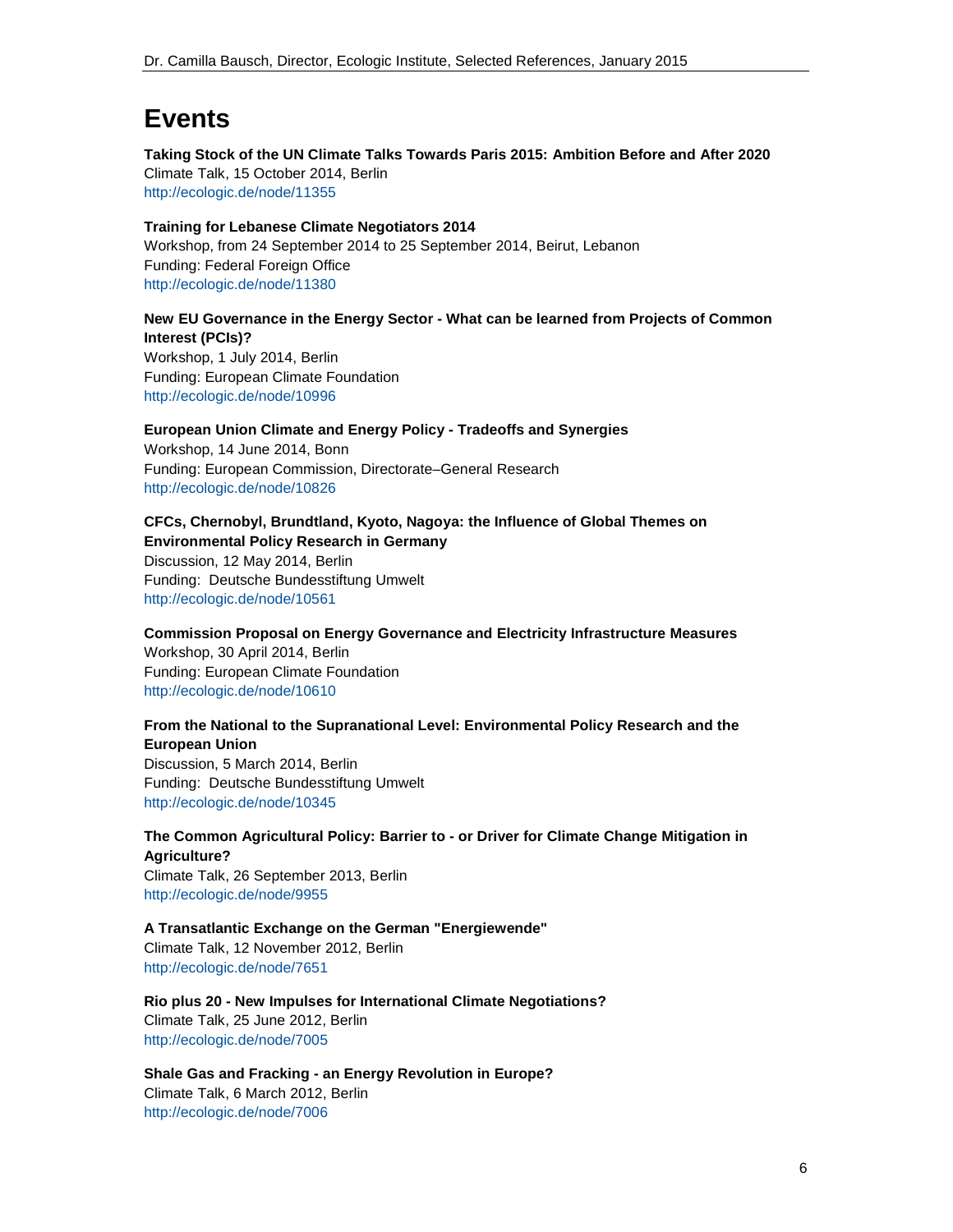## **Limited Freedom above the Clouds: Aviation Becomes Part of European Emissions Trading Scheme**

Climate Talk, 21 November 2011, Berlin http://ecologic.de/node/7007

**Waking the sleeping giant - Instruments for more energy efficiency in the EU** 

Climate Talk, 22 June 2011, Berlin http://ecologic.de/node/7008

**China's next Five Year Plan - Towards a Green Revolution?**  Climate Talk, 28 March 2011, Berlin http://ecologic.de/node/7009

**The Future of the Global Carbon Market Beyond 2012**  Climate Talk, 15 December 2010, Berlin http://ecologic.de/node/7010

# **US Climate Policy After a Hot Summer - from "Yes We Can" to "Sorry – We Tried"?**

Climate Talk, 30 August 2010, Berlin http://ecologic.de/node/7011

### **Research on Geoengineering**

Climate Talk, 28 June 2010, Berlin http://ecologic.de/node/7012

**Johns Hopkins Summer School on European Environmental Politics 2010**  Summer School, from 17 May 2010 to 28 May 2010, Berlin http://ecologic.de/node/3479

**Climate Finance - Which goals and what funds?** 

Climate Talk, 29 March 2010, Berlin http://ecologic.de/node/7013

**The international Climate Negotiations in Copenhagen – Prospects for Climate Protection**

25 November 2009, Kassel Organizer: Hessian Ministry for the Environment, Energy, Agriculture and Consumer Protection http://ecologic.de/node/3090

**Johns Hopkins University Summer School: 'Anything is Possible'** 

Summer School, from 9 June 2008 to 20 June 2008, Berlin, Germany and Brussels http://ecologic.de/node/2410

**Bio-energy and its Controversial Role in EU Climate Policy**  Climate Talk, 29 May 2008, Berlin http://ecologic.de/node/7014

### **International Cooperation on Climate and Energy**

Visitors Program, from 4 May 2008 to 10 May 2008, Berlin, Dessau and Bonn Funding:Federal Foreign Office http://ecologic.de/node/2418

**How much does nuclear energy really contribute to climate protection?**  Climate Talk, 11 March 2008, Berlin http://ecologic.de/node/7015